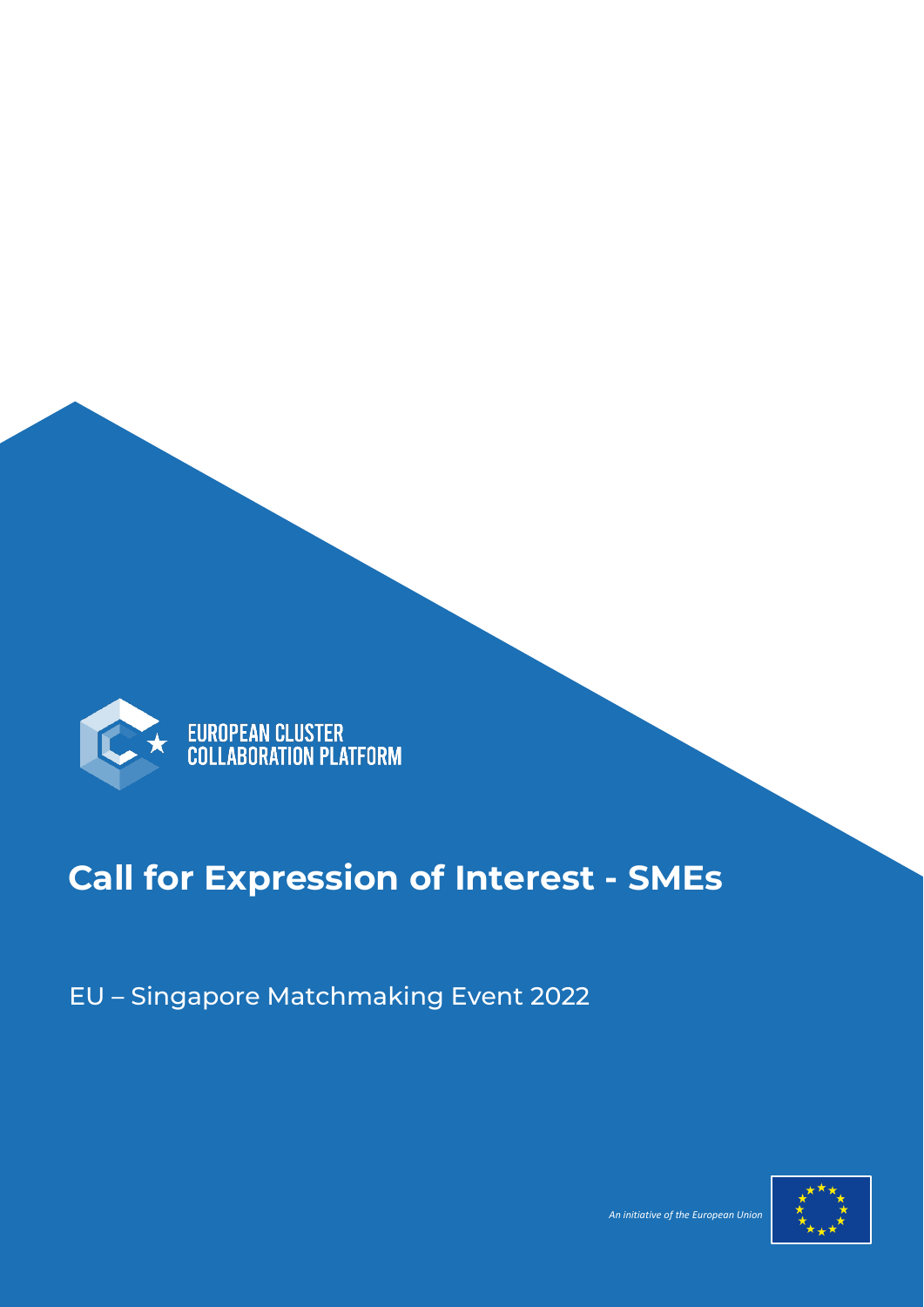



# **Call for Expression of Interest SMEs**



# **EU – Singapore Matchmaking Event**

## Industrial Transformation ASIA-PACIFIC - a HANNOVER MESSE event 2022

October 18<sup>th</sup> to 20<sup>th</sup>, 2022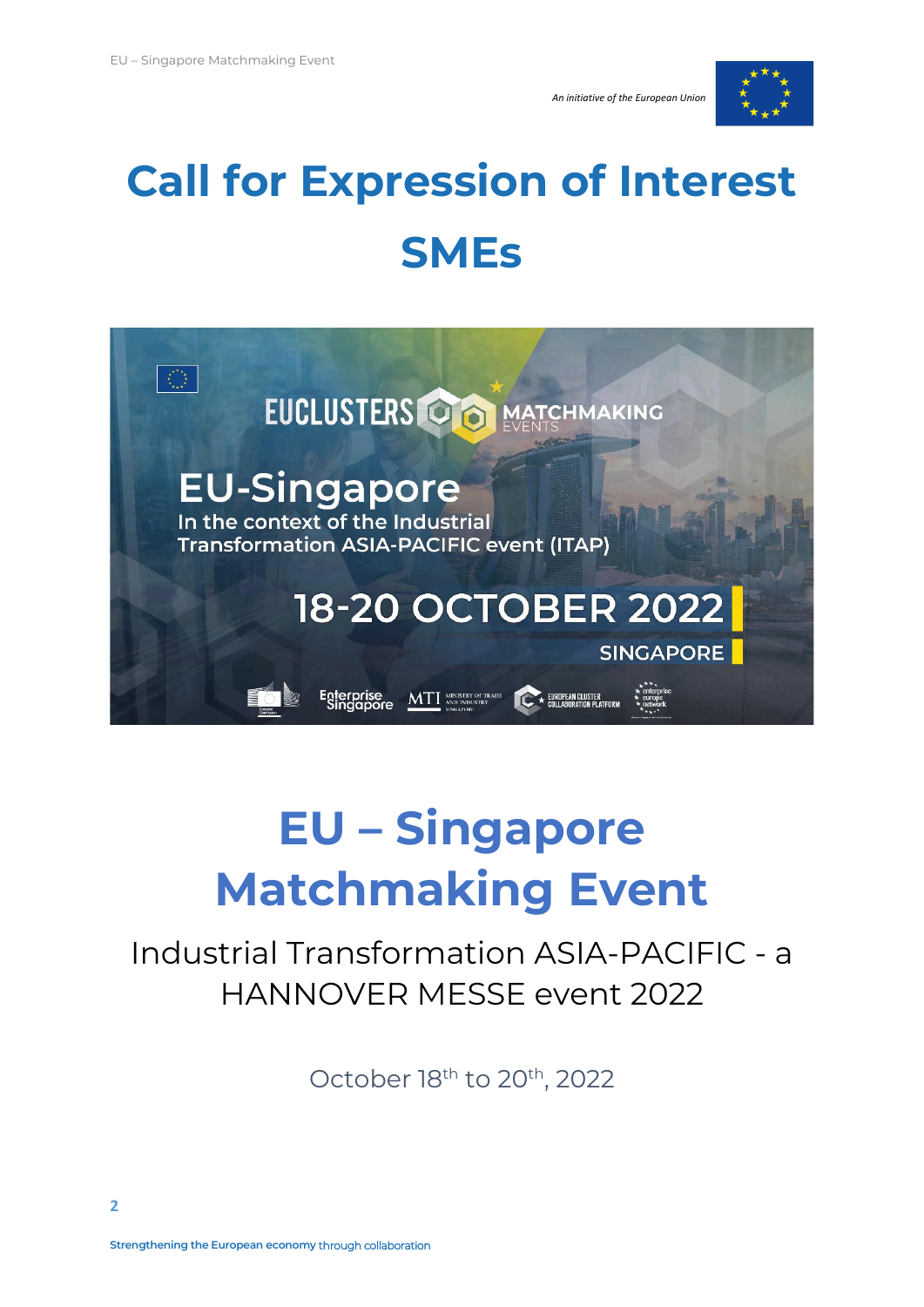

### **OBJECTIVES**

The European Commission (EC) will organise the EU – Singapore Matchmaking Event in the context of th[e Industrial Transformation ASIA-PACIFIC -](https://www.industrial-transformation.com/page/itap-2022-overview) a HANNOVER MESSE event (ITAP) which will be held on October 18th – 20th, 2022.

The **EU – Singapore Matchmaking Event** itself will take place on-site in Singapore on 19 of October 2022.

The event will be jointly organised by the European Commission and Enterprise Singapore (ESG) with the support of the EU Delegation to Singapore and the Singapore Ministry of Trade and Industry, and facilitated by the European Cluster Collaboration Platform (ECCP) and the Enterprise Europe Network (EEN).

The EU-Singapore Matchmaking Event will bring together cluster organisations and SMEs from the European Union (EU), non-EU COSME countries, and Singapore. It will provide participants an excellent chance to promote Cluster to Cluster (C2C), Cluster to Business (C2B), and Business to Business (B2B) collaborations. The event will be held on-site at the Singapore Expo, as a side event of Industrial-Transformation ASIA-PACIFIC event.

The overall objective of the event is to promote information exchange and networking opportunities for European cluster organisations and SMEs with counterparts from Singapore. The objectives of the planned mission are:

- To strengthen EU-Singapore cluster cooperation for the benefit of their company members, including through a seminar, a cluster matchmaking event, and site visits.
- To identify potential areas of common interest for cooperation and synergies, in terms of the sectoral, value chain, and market focus of SMEs and other companies.
- Through clusters and SMEs, facilitate EU-Singapore industry and academia-industry collaboration in research, development, and innovation.

This call for Expression of Interest is launched to identify small and medium-sized enterprises from EU (and non-EU COSME) countries who wish to participate in the EU – Singapore Matchmaking Event from various industry sectors (please see section "Who can participate" below) in the context of the Industrial Transformation ASIA-PACIFIC - a HANNOVER MESSE event (ITAP).

This call is published on the ECCP website. Expressions of interest to participate in this event must be **submitted electronically by 30 June 2022, 23:59 Brussels time** at the latest through

<https://ec.europa.eu/eusurvey/runner/SMEsCallofExpressionofInterestEUMatchmakingevent>

Small and medium-sized enterprises that apply to this call must be willing and committed to engage in the EU-Singapore Matchmaking Event's activities. **By submitting an expression of interest in response to this call, you are indicating your acceptance of the call's terms.**

**This call is targeting only SMEs. A separate call exists for cluster organisations and business network organisations. So if you are a cluster organisation or a business network organisations you should respond to the call that is available at [https://clustercollaboration.eu/content/eu](https://clustercollaboration.eu/content/eu-singapore-matchmaking-event-call-expressions-interest-clusters)[singapore-matchmaking-event-call-expressions-interest-clusters](https://clustercollaboration.eu/content/eu-singapore-matchmaking-event-call-expressions-interest-clusters)**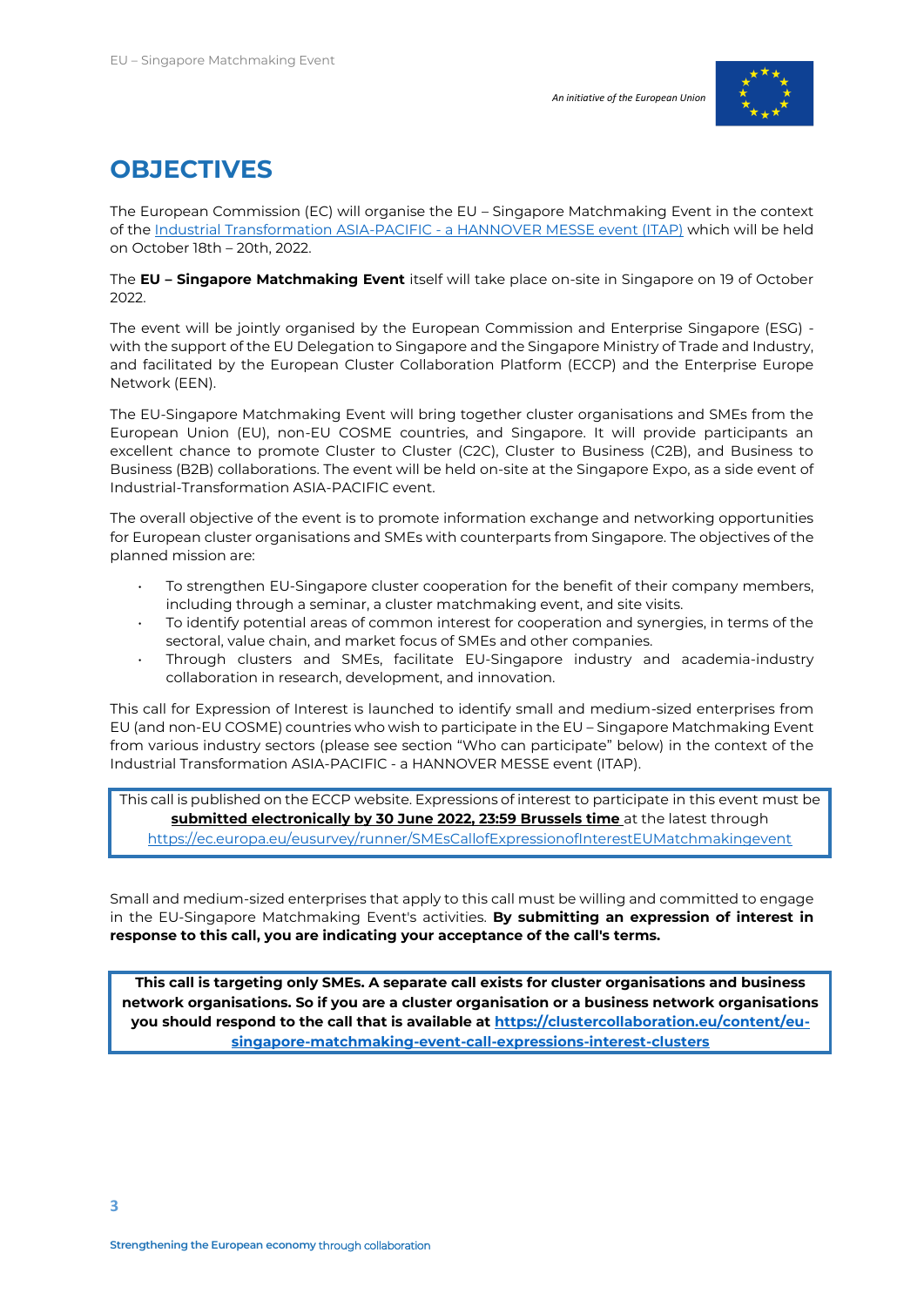

### **CONTEXT OF THE INITIATIVE**

The Event will take place in the context of the ECCP activities. The European Commission facilitates international cluster cooperation through the ECCP including the organisation of specific cluster matchmaking events and policy development actions. The objective is to support cluster organisations to develop partnerships and business cooperation in European and global markets, for the benefit of their members, especially of SMEs. The events are currently funded under the EU Competitiveness of Enterprises and SMEs Programme (COSME).

The ECCP provides a visible framework for this matchmaking event and for subsequent events. As the cornerstone of the European strategy in support of SMEs' internationalisation through clusters, the ECCP provides a wide range of information and services to facilitate the interaction between clusters not only within Europe, but also with international partners.

#### **ACTIVITIES & AGENDA**

The EU – Singapore Matchmaking Event will include the following activities:

- **Preparatory Webinar** an opportunity to receive information on doing business in Singapore and guidance on how to participate successfully in the planned event.
- **Technical Webinar** a session helping future participants of the matchmaking event to make the most of their profiling in B2Match and explain the procedures to optimise the booking of meetings.
- **Site visits** (18 October)
- **• Seminar** on knowledge exchange to foster EU-Singapore cooperation. (19 October)
- **Matchmaking meetings** between cluster organisations and SMEs from EU (and non-EU COSME) countries and Singapore. (19 October)
- **Debriefing session** to collect feedback from participants.
- **Participation at the Industrial Transformation ASIA-PACIFIC** a HANNOVER MESSE event (ITAP) (18 and 20 October, free of charge)

#### **WHO CAN PARTICIPATE?**

This invitation is addressed SMEs interested in collaborating with Singaporean counterparts in the following areas:

- Aerospace
- Automotive
- Chemical
- Consumer Goods Manufacturing
- Electrical & Electronics
- **Energy**
- Food & Beverage
- Infrastructure & Facilities
- Logistics & Supply Chain Management
- Oil & Gas
- Pharmaceutical & Biotechnology
- Semiconductor Urban Solutions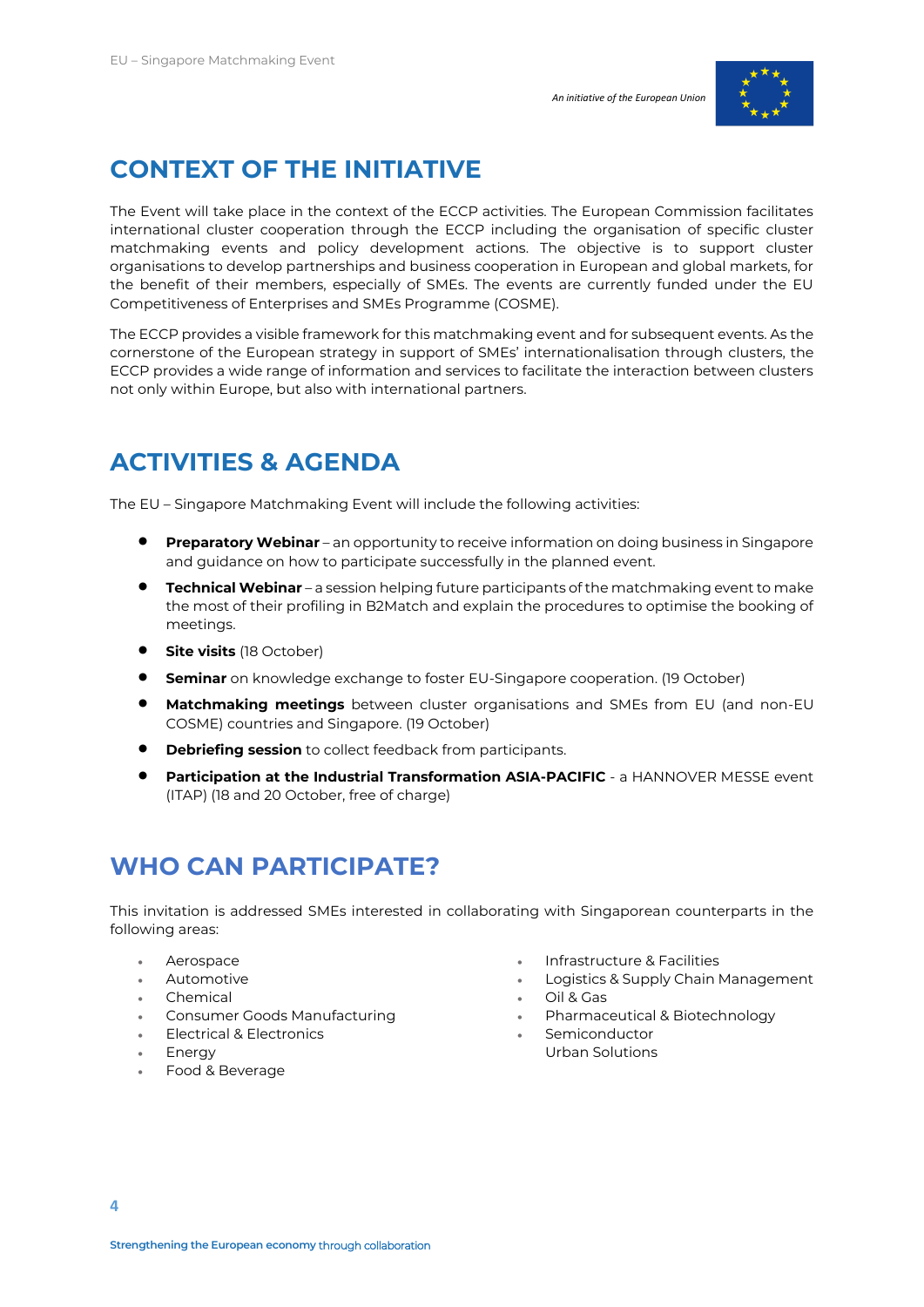

#### **SELECTION CRITERIA**

To be selected:

The SME must be a legal entity established in a European Union Member State or other COSME country, or in Singapore. See list of Non-EU participants in the COSME programme here[: http://ec.europa.eu/docsroom/documents/27019](http://ec.europa.eu/docsroom/documents/27019)

Applications will be evaluated qualitatively using the following criteria:

- The SME's willingness and capacity to maximise matchmaking opportunities via participation in this event, based on a detailed description of the sort of partnership sought by the applicant and the likelihood of developing practical collaboration because of the Event. This indication of interest in cooperating must be clearly articulated as responses to the questions in the application form.
- The SME's activity in the target sectors.
- SMEs operating beyond the stated fields should extensively motivate the argument for their application to a reserve list that will be determined in due time.
- The desire and capacity to collaborate more closely with Singaporean SMEs and network organisations in order to better global competitiveness via collaborative efforts.

Selection of candidates will be made on the basis of both the standards outlined above and the qualitative merit of each application; in cases of equal merit, the balanced geographical coverage of the COSME participating countries will be considered. The EISMEA and European Commission services will make the selection of candidates based on the criteria stated above.

Participating SMEs are required to submit a debriefing questionnaire at the event's debriefing session and a follow-up questionnaire provided as an online survey to assess follow-up activities several months following the event, with all areas filled in a sufficient amount of detail.

**SMEs selected to participate in the Event must send a commitment e-mail agreeing to attend the preparation webinar, the on-site seminar, conduct at least four matching meetings, and engage in the final 30-minute debriefing session.**

#### **EXPRESSION OF INTEREST**

Expressions of interest should be submitted before midnight on 30 June 2022, 23:59 Brussels timethrough the following link:

https://ec.europa.eu/eusurvey/runner/SMEsCallofExpressionofInterestEUMatchmakingevent

The expression of interest should include the following:

• A fully completed SMEs questionnaire on the profile of the SME.

Please ensure that you submit full, accurate, and up-to-date information and contact information.

Please note that this event no fee will be charged to participate in this event.

However, no funding is offered for SMEs to cover any travel and accommodation costs related to participation at the event.